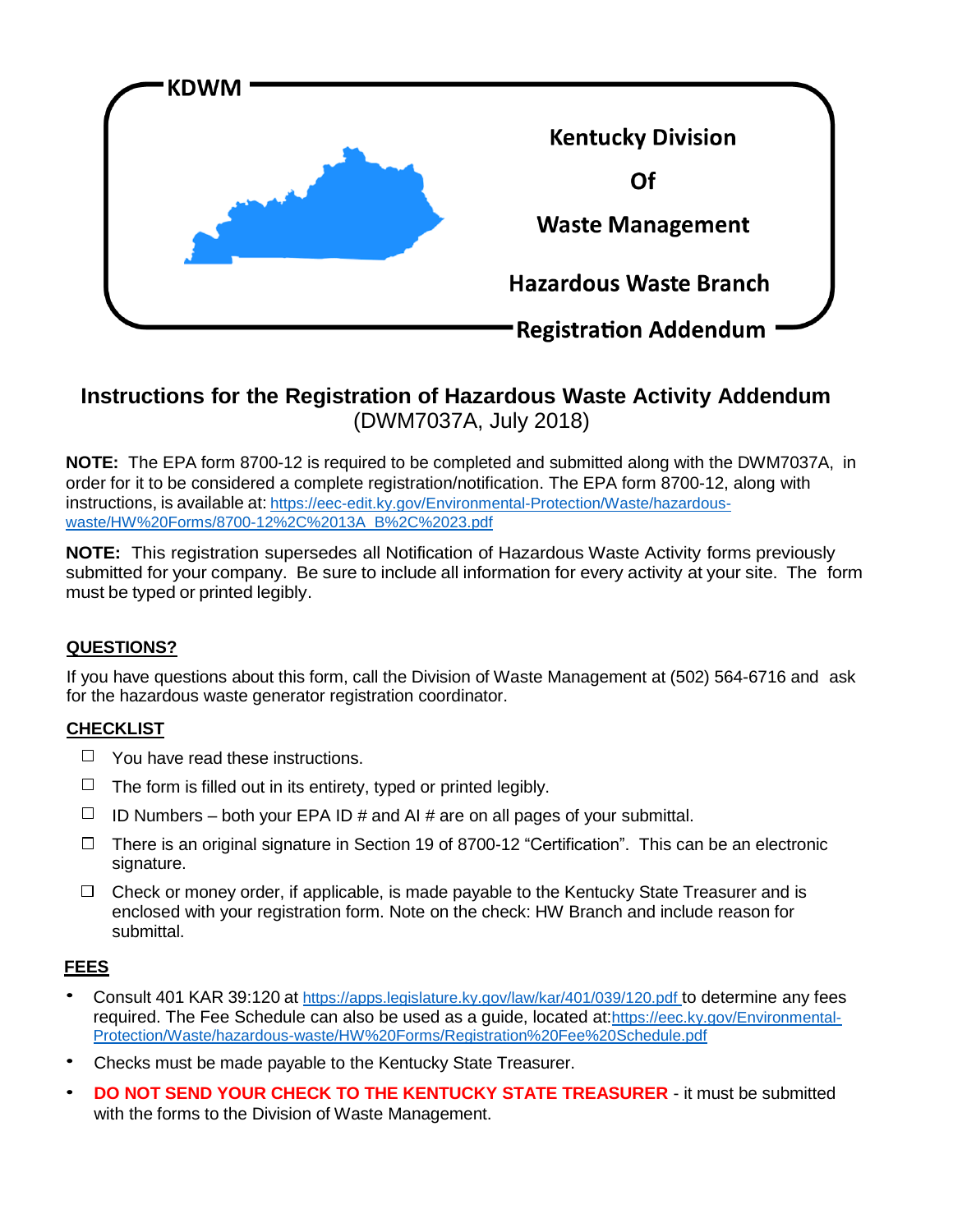### **SPECIFIC INSTRUCTIONS:**

### I. Reason for Submittal

Select the reason you are submitting this form: a new ID number, renewal, reactivation or modification.

#### II. Facility Name and Lat/Long

Provide the name for the facility and latitude and longitude coordinates.

#### III. ID Numbers

You can find the EPA or the AI number located on a Certificate of Registration of Hazardous Waste Activity.

#### A. EPA ID Number:

- 1. If you have an EPA ID number: Enter it here and on each page included in your submittal.
- 2. If you do not have an EPA ID number: leave this blank. An EPA ID number will be issued to your company by this agency.

Note: A separate EPA ID number is needed for each location of your company.

- B. Agency Interest (AI) Number:
	- 1. If you have an AI number: Enter it here and on each page included in your submittal.
	- 2. If you do not have an AI number: leave this blank. An AI number will be issued to your company by this agency.

Note: A separate AI number is needed for each location of your company.

#### IV. Legal Landowner of the Real Property

Provide the information requested for the company's legal owner. Use additional sheets as necessary to list every owner.

V. Type of Regulated Waste Activity

Mark "x" in the appropriate boxes for ALL waste activities listed.

#### VI. Description of Current Hazardous Wastes

Complete one line per waste stream generated on site. Use additional pages as necessary. All current waste streams must be listed, as well as any new ones.

- *Description of Waste* Use the Hazardous Waste Regulations 401 KAR Chapter 39 to complete this category. Waste streams mixed after they have been generated must be listed separately. (Description examples: paint related material, petroleum naphtha, waste ink, contaminated solvent. The description does not have to be identical to the DOT shipping description.)
- *EPA Waste Numbers* Use the Hazardous Waste Regulations 401 KAR Chapter 39 to complete this category. Supply every EPA Waste Number that applies for each waste stream (i.e., D001, F004, P032, K056 and/or U232). One waste stream may have more than one waste number. These numbers must match the numbers listed on Form 8700-12 Section 10.B.